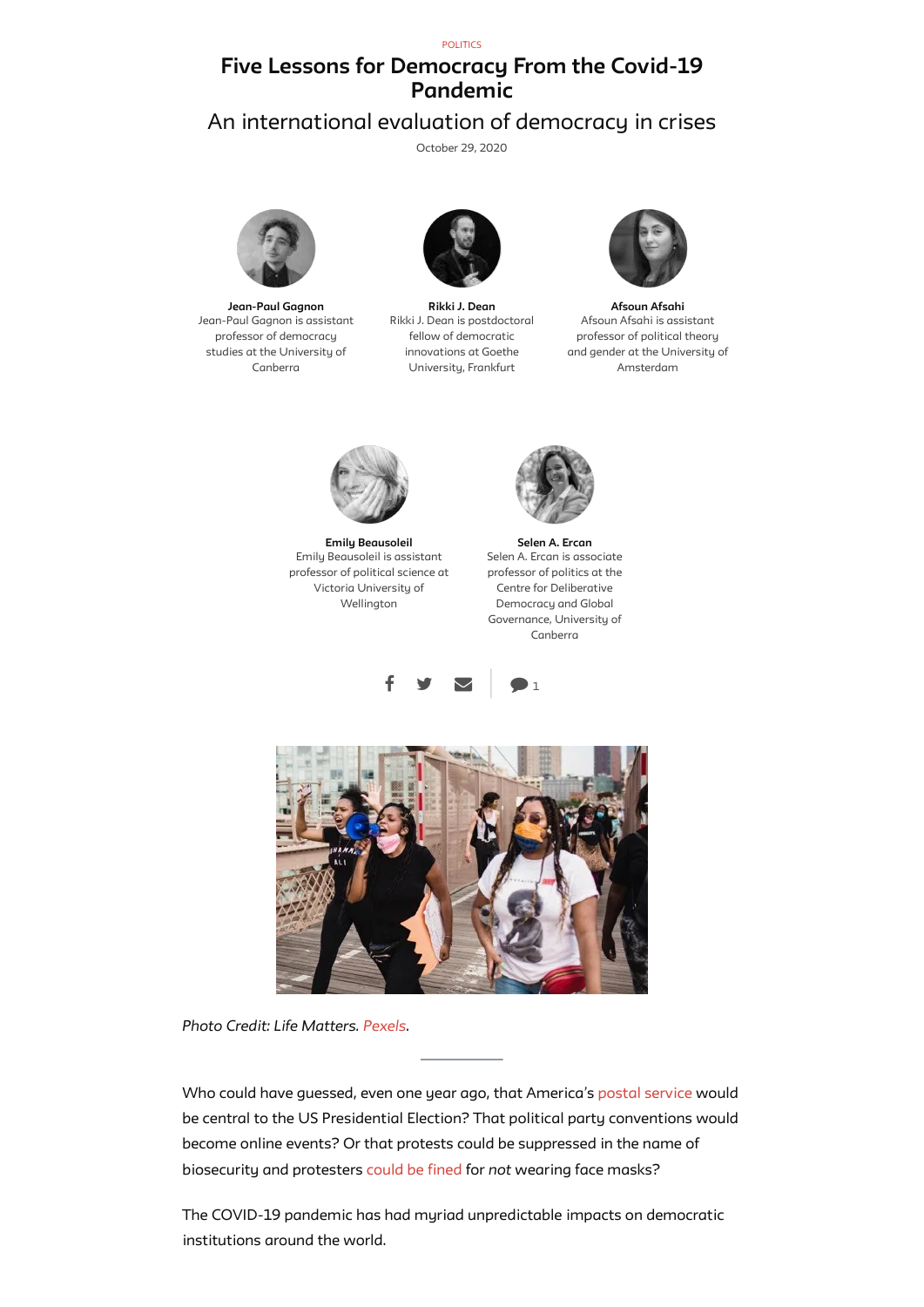We need to understand these changes and how they impact the way we think about and enact democracy. But there have been few systematic attempts to examine the implications of the pandemic for democracy, beyond an overly simplistic concern about rising [authoritarianism](https://www.pbs.org/newshour/show/how-authoritarianism-has-spread-since-the-coronavirus-pandemic-began).

So, in the early days of the COVID-19 pandemic, as the world went into lockdown, we reached out to 32 scholars working on different aspects of democracy. We asked them how the pandemic is affecting democracy and democratic institutions. This exchange culminated in a twenty-article special issue of the academic journal *[Democratic](https://www.berghahnjournals.com/view/journals/democratic-theory/7/2/democratic-theory.7.issue-2.xml) Theory*.

Here are five lessons we learned from their answers to that question:

**Lesson 1:** *COVID-19 has had corrosive effects on already endangered democratic institutions.*

As Petra [Guasti](https://www.berghahnjournals.com/view/journals/democratic-theory/7/2/dt070207.xml) writes about the declaration of an indefinite state of emergency in Hungary, "[t]he effects of the law are chilling—the rule by decree is the ultimate form of executive aggrandizement. " COVID-19 has also provided cover to delay, and perhaps eventually prevent, the resolution of democratic crises in Israel, Chile, Bolivia, and Venezuela, enabling incumbent administrations to [consolidate](https://www.berghahnjournals.com/view/journals/democratic-theory/7/2/dt070208.xml) their power.

The politics of [COVID-19 have,](https://www.berghahnjournals.com/view/journals/democratic-theory/7/2/dt070203.xml) the world over, been conducted as 'emergency politics. ' Parliaments have subordinated themselves to rule by government decree to hasten [decision-making.](https://www.berghahnjournals.com/view/journals/democratic-theory/7/2/dt070202.xml) In places where democracy was already threatened by executive power grabs, COVID-19 has provided a convenient excuse to accelerate the erosion of democratic oversight of government.

Nevertheless, there is little to [suggest](https://www.berghahnjournals.com/view/journals/democratic-theory/7/2/dt070205.xml) the pandemic is a general threat to democracy everywhere. The majority of European democracies have not [violated](https://www.berghahnjournals.com/view/journals/democratic-theory/7/2/dt070204.xml) liberal democratic norms during the state of emergency and there is little evidence of any erosion of public support for democracy in established democracies. Moreover, civil society has not lost its voice and has successfully challenged executive overreach.

So, whilst COVID-19 has accelerated the erosion of already endangered institutions, it has also demonstrated this is not inevitable. It is conditioned by both the intentions of the incumbent executive and the response from other

democratic actors and institutions.

**Lesson 2:** *COVID-19 has revealed alternative possibilities for democratic politics in the state of emergency.*

The universal turn to unhindered executive decision-making suggests normal democratic politics are not built for times of emergency. Yet the pandemic has demonstrated the fallacy of this assumption. While some executives have handled this crisis relatively well, [others—notably](https://www.berghahnjournals.com/view/journals/democratic-theory/7/2/dt070205.xml) the United States, United Kingdom, Mexico, and Brazil—have been slow and indecisive, undermining the very justification for emergency rule by the executive.

At the same time other ke democratic instit tions parliaments media and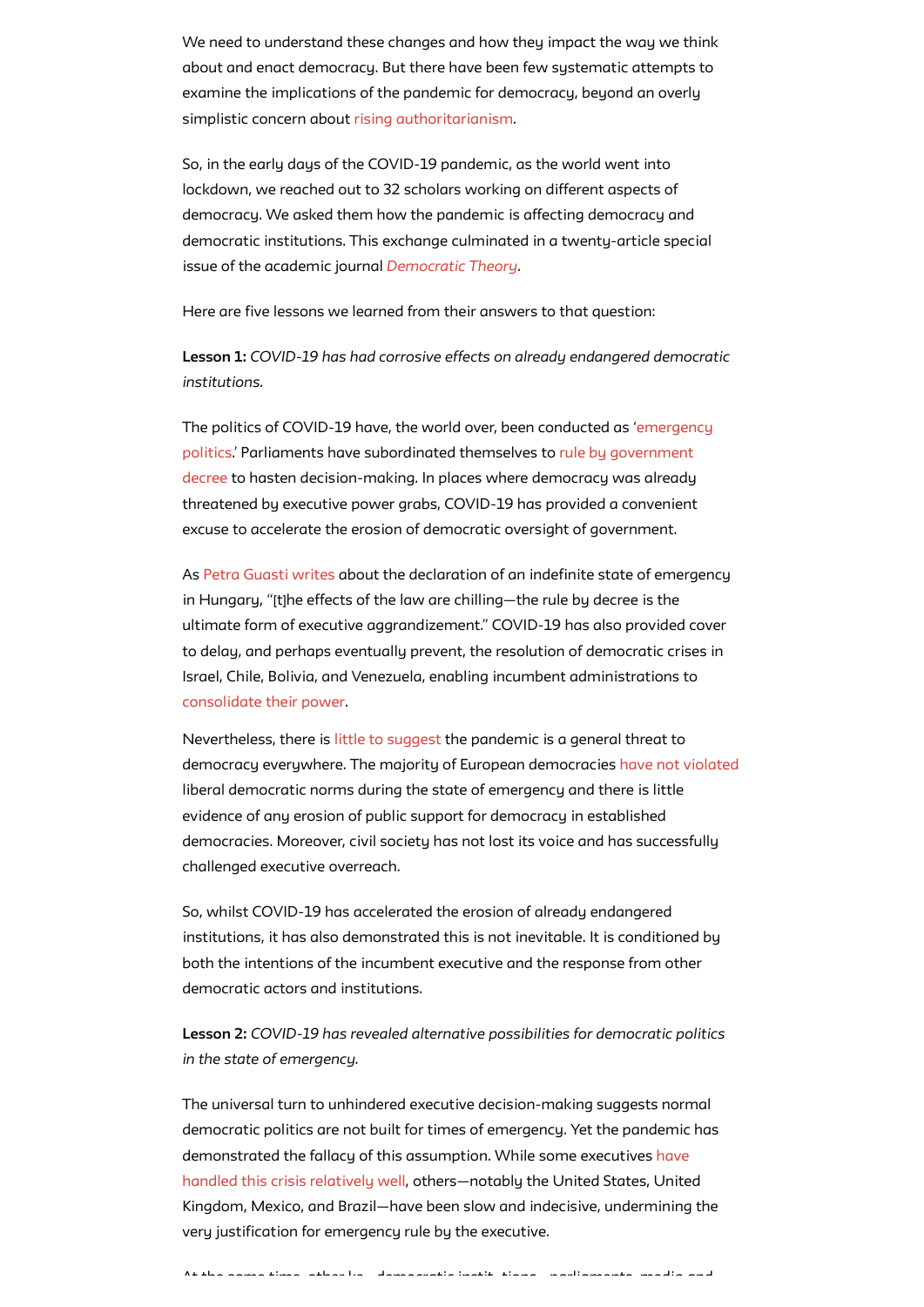At the same time, other key democratic institutions—parliaments, media and civil society—have proven flexible, resilient, and resourceful. This raises the question of whether emergency politics *has* to be conducted by executive fiat. When parliaments and civil society continue to operate effectively, it is questionable how far normal democratic politics needs to be abandoned.

COVID-19 is not a strategic actor, unlike a wartime foe, thus there is little need to abandon robust practices of transparency and accountability. In addition, if democracies make better policy, as epistemic democrats argue, then it is strange, illogical even, that we abandon these strengths in favor of a more authoritarian mode of policy-making as soon as our greatest challenges arrive.

As [Wolfgang](https://www.berghahnjournals.com/view/journals/democratic-theory/7/2/dt070202.xml) Merkel argues, we should fight against executive rule coming to be seen as "the new normal": "we cannot rule out recurring pandemic infection waves or other deep crisis, such as climate change […] This means that the safeguarding of public health from pandemics could lead the government time and again to suspend basic rights and govern in emergency mode. And: why not govern the climate crisis in an emergency mode as well? The critical democratic citizen is in high demand in post-corona democracies. "

The pandemic has demonstrated both the need and the possibilities for a more democratic emergency politics, one that protects democratic oversight and opportunities for diverse interests to influence [policy-making.](https://www.berghahnjournals.com/view/journals/democratic-theory/7/2/dt070213.xml) This would help avoid the [injustices](https://www.berghahnjournals.com/view/journals/democratic-theory/7/2/dt070220.xml) or policy failures that have in many places characterized this pandemic when the next crisis arrives.

**Lesson 3:** *COVID-19 has amplified the inequalities and injustices within democracies.*

The virus has not only laid bare the gross inequalities within our societies, it has intensified them. There is ample evidence showing that the virus itself spreads more quickly among those who are poorly housed, kills more of those with existing poor health, and hits hardest the most [precariously](https://www.berghahnjournals.com/view/journals/democratic-theory/7/2/dt070217.xml) employed. As Bonnie Honig writes:

"The very word "quarantine" has the power to remind us that as a democracy we should do better, by attending not just to the virus but to the disease of a polity in which, fifty years after the Fair Housing Act, we have yet to secure for everyone a right to housing and in which some of those who do have housing are

#### not secure in their homes. "

Policy responses to COVID-19 too often protect the already protected and further expose those who are [vulnerable.](https://www.berghahnjournals.com/view/journals/democratic-theory/7/2/dt070214.xml) This points to an important limitation of emergency politics practiced as executive politics: the reduction in pluralist perspective taking that [accompanies](https://www.berghahnjournals.com/view/journals/democratic-theory/7/2/dt070221.xml) it.

Those most affected by the [pandemic](https://www.berghahnjournals.com/view/journals/democratic-theory/7/2/dt070218.xml) have had little voice in determining responses to it. Instead this response has frequently been constructed to suit the needs of politically dominant groups, taken for the [archetypal](https://www.berghahnjournals.com/view/journals/democratic-theory/7/2/dt070219.xml) citizen, and neglected or misunderstood the needs of those who do not fit this mold. This has reinforced [gender](https://www.berghahnjournals.com/view/journals/democratic-theory/7/2/dt070212.xml), [racial](https://www.berghahnjournals.com/view/journals/democratic-theory/7/2/dt070211.xml/), [intergenerational,](https://www.berghahnjournals.com/view/journals/democratic-theory/7/2/dt070210.xml) economic, and health [inequalities](https://www.berghahnjournals.com/view/journals/democratic-theory/7/2/dt070201.xml),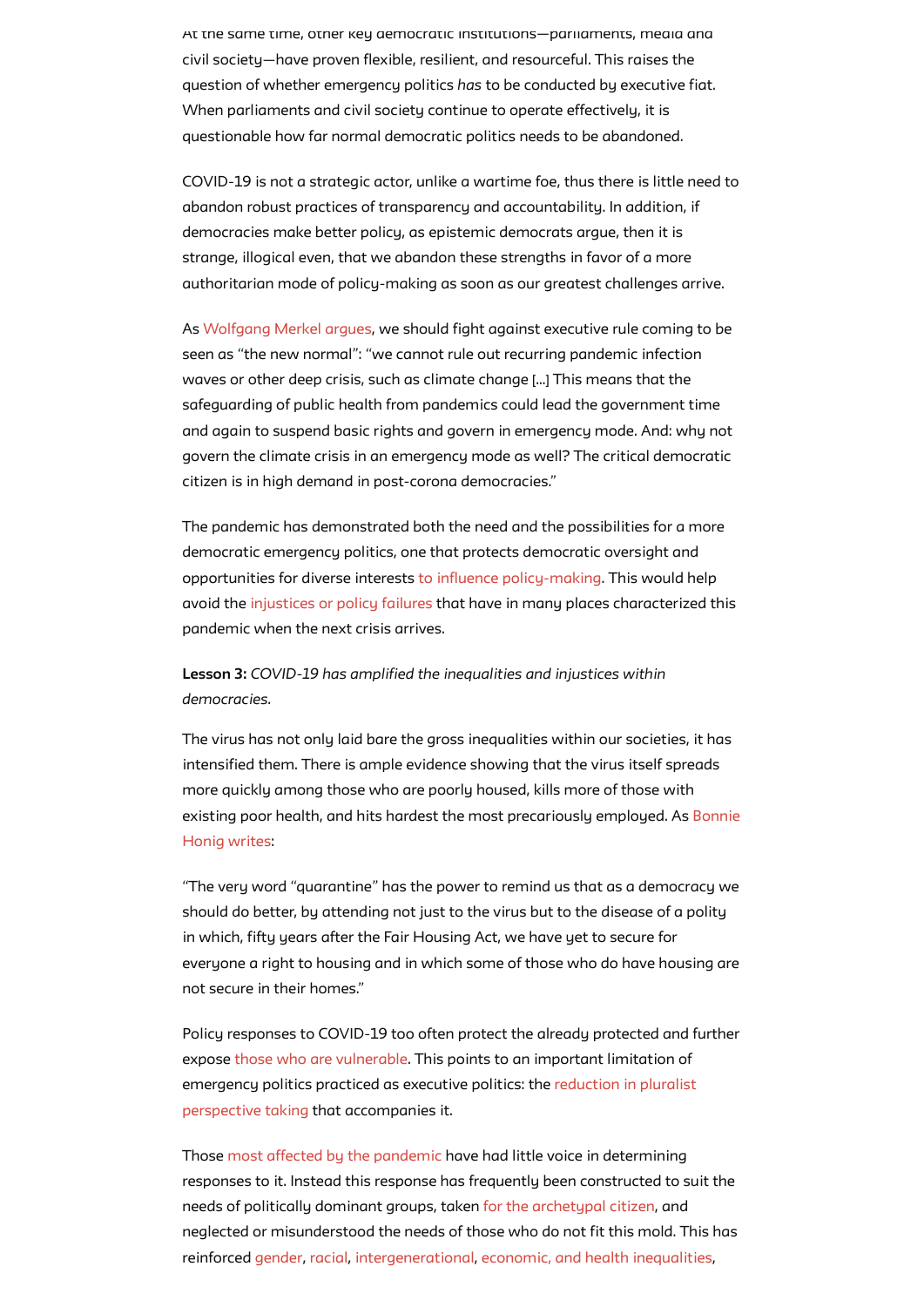undermining the political equality that is an essential condition of democracy. It has inevitably provoked protest. As Jodi Dean [witnessed](https://www.berghahnjournals.com/view/journals/democratic-theory/7/2/dt070206.xml) during the anti-racist protests in the US, COVID-19 layered upon police violence created a situation for black, brown, and indigenous people where "between the virus and the economy, there was nothing left to lose. And there is a world to win. "

**Lesson 4:** *COVID-19 has demonstrated the need for institutional infrastructure for prolonged solidarity.*

Solidaristic institutional structures that provide people with the resilience in a crisis to support others are key to maintaining that support. It is easier to protect others by staying away from work when you know that welfare institutions will support you to do so.

Contrary to initial hopes, [COVID-19 has](https://www.berghahnjournals.com/view/journals/democratic-theory/7/2/dt070215.xml) shown that a pandemic does not produce long-term solidarity by itself. Whilst remarkable and heart-warming stories of person-to-person solidarity have been reported since the COVID-19 virus began its spread in the world, Barbara [Prainsack](https://www.berghahnjournals.com/view/journals/democratic-theory/7/2/dt070215.xml) reminds us that, "focusing only on solidarity at this level risks ignoring more important systemic and structural factors. We need to address the causes of inequality and strengthen solidaristic institutions" *now*, ahead of later waves of infection.

However, [COVID-19 arrived](https://www.berghahnjournals.com/view/journals/democratic-theory/7/2/dt070216.xml) on the back of a decade of austerity that eroded the institutional bases of solidarity. Welfare systems became increasingly miserly, conditional, and punitive. Civil society organizations, increasingly reliant on wealthy donors and government contracts, have also been hard hit by the financial crisis and the pandemic.

The economic stimulus packages, already begun in many places, are an opportunity to build stability and resilience back into our social and economic relations, reversing the growing precarity of recent years, and preparing the groundwork for the solidarity that will sustain us for the next crisis. "We can surmise," as Louise [Haagh](https://www.berghahnjournals.com/view/journals/democratic-theory/7/2/dt070214.xml) does, "that post-COVID-19 planning ought to feature not just stimulus but a new appreciation of stability in core institutions—those which frame our sense of autonomy and permanence in work, care, education, and basic economic security—to enable humanist justice and effective government. "

**Lesson 5:** *COVID-19 has highlighted the predominance of the nation-state and its limitations.*

Though COVID-19 is a global problem, the primary actors in the policy response have been [nation-states](https://www.berghahnjournals.com/view/journals/democratic-theory/7/2/dt070218.xml). National borders were almost universally closed and absentee citizens were brought back "home. " Even within the EU's supposedly borderless Schengen zone, national borders were [reasserted](https://www.berghahnjournals.com/view/journals/democratic-theory/7/2/dt070219.xml), violating quasiconstitutional protections to free movement of goods, services, and persons on dubious legal grounds.

The norm has been for national responses that prioritize national populations, with little international [collaboration](https://www.cambridge.org/core/journals/nationalities-papers/article/global-nationalism-in-times-of-the-covid19-pandemic/3A7F44AFDD6AC117AE05160F95738ED4).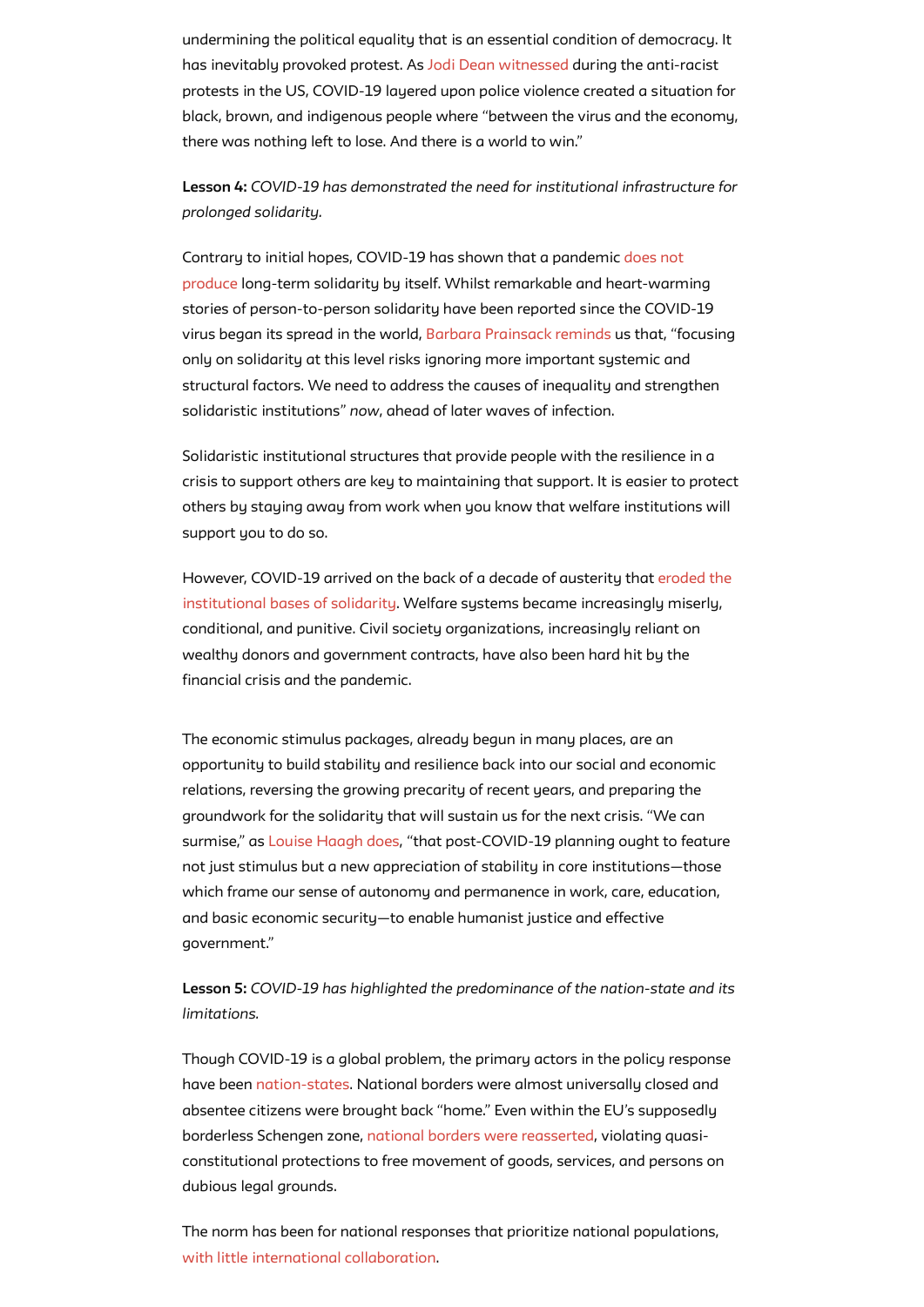Yet, the very predominance of the nation-state has demonstrated its limitations in dealing with a global problem in a globalized world, particularly for those who live between and across state lines. A pandemic that pays no heed to national borders cannot be permanently eradicated within a nation by its own efforts alone. David Owen [makes](https://www.berghahnjournals.com/view/journals/democratic-theory/7/2/dt070218.xml) it clear:

"COVID-19 is, among other things, a lens through which we can be brought to recognize not only the presence of inequalities within and across borders, but the dangers of such inequalities in a world of globalized interdependency—in a world striving, perhaps, for global democracy. "

The virus accordingly draws attention to the interdependencies between democracies in securing public health. Successfully controlling or eradicating the virus is, by this logic, best achieved through transnational collaboration.

\*

Together these five lessons show us what to avoid and what to cultivate for democracy in times of emergency. They also demonstrate the breadth of this task.

Understanding democracy in a pandemic is not just about articulating the relationships between national-level executives, their interactions with parliaments and the laws they pass. It concerns all of the ways we come together to make decisions and undertake collective actions.

There is a chain of interactions running from the everyday democracy of the neighborhood to the international relations between states. Political institutions are only one part of this picture. Economic and social relations have proved to be just as important in providing stability and solidarity or inducing precarity and division.

The pandemic is an object lesson in the need to struggle for further democratization of our political, social, and economic relations, from the street to the world.

*Jean-Paul Gagnon is assistant professor of democracy studies at the University of*

*Canberra.*

*Rikki J. Dean is postdoctoral fellow of democratic innovations at Goethe University, Frankfurt.*

*Afsoun Afsahi is assistant professor of political theory and gender at the University of Amsterdam.*

*Emily Beausoleil is assistant professor of political science at Victoria University of Wellington.*

*Selen A. Ercan is an associate professor of politics at the Centre for Deliberative*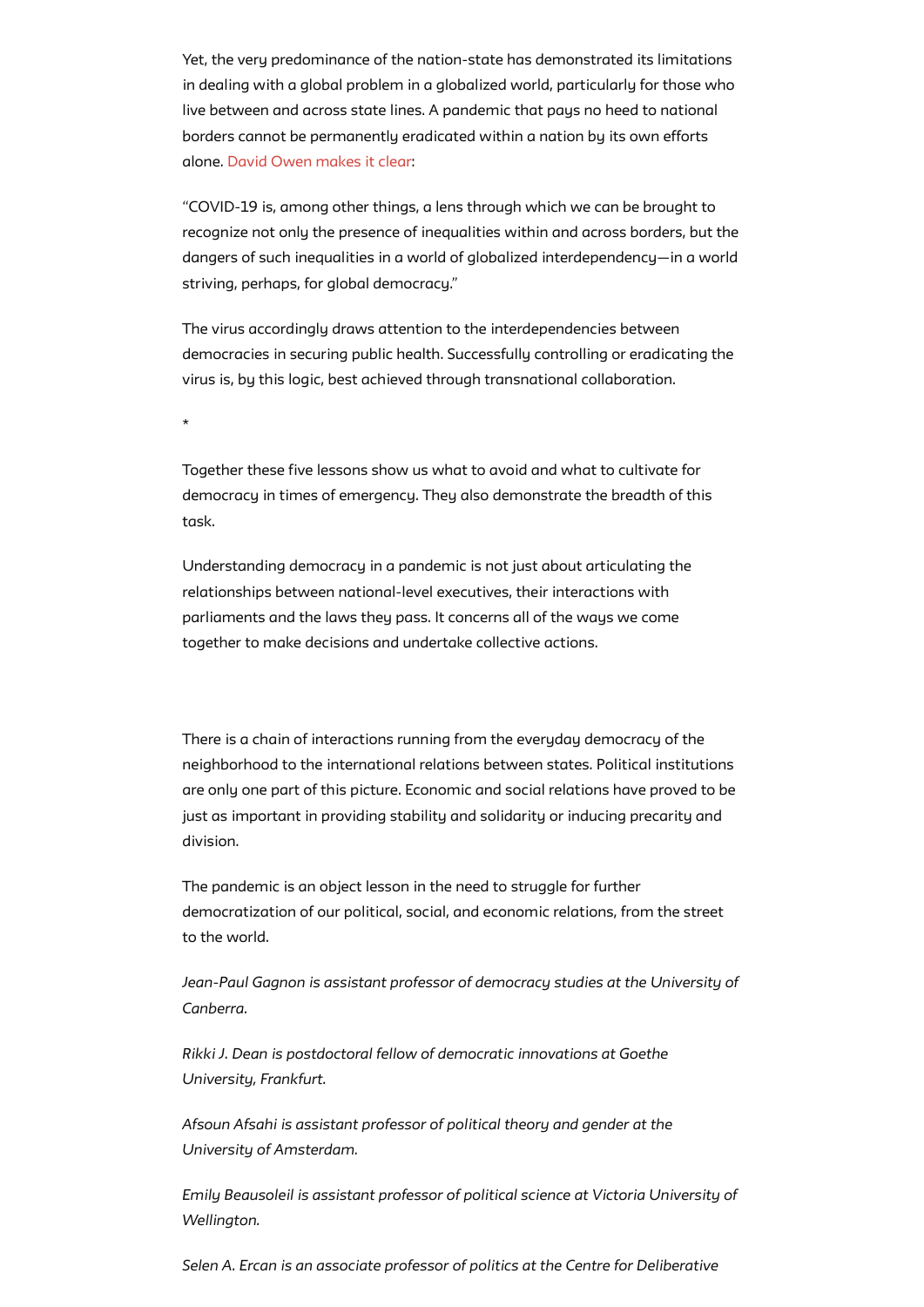[EDITOR'S](https://publicseminar.org/latest/) PICKS

#### [POLITICS](https://publicseminar.org/category/politics/)

**Will the Pandemic Teach Us [Democracy?](https://publicseminar.org/essays/will-the-pandemic-teach-us-democracy/)** [November](https://publicseminar.org/essays/will-the-pandemic-teach-us-democracy/) 19, 2020 • **Axel [Honneth](https://publicseminar.org/author/ahonneth/)**

[POLITICS](https://publicseminar.org/category/politics/) **The Mood Has [Changed](https://publicseminar.org/essays/the-mood-has-changed/)** [November](https://publicseminar.org/essays/the-mood-has-changed/) 19, 2020 • **[Ingo](https://publicseminar.org/author/ipetz/) Petz**

#### [PHILOSOPHY](https://publicseminar.org/category/philosophy/)

**How Should We Commemorate Mary [Wollstonecraft?](https://publicseminar.org/essays/how-should-we-commemorate-mary-wollstonecraft/)** [November](https://publicseminar.org/essays/how-should-we-commemorate-mary-wollstonecraft/) 19, 2020 • **[Sandrine](https://publicseminar.org/author/sberges/) Berges**

#### **[SCIENCE](https://publicseminar.org/category/science/)**

### **A Possible [Coronavirus](https://publicseminar.org/2020/11/a-possible-coronavirus-vaccine/) Vaccine**

[November](https://publicseminar.org/2020/11/a-possible-coronavirus-vaccine/) 18, 2020 • **Nicole [Hemmer](https://publicseminar.org/author/nhemmer/)**, **Natalia [Mehlman](https://publicseminar.org/author/npetrzela/) Petrzela**, **Neil J. [Young](https://publicseminar.org/author/nyoung/)**

#### [RELIGION](https://publicseminar.org/category/religion/)

## **The Indian Media is Blaming Muslims for the [Coronavirus](https://publicseminar.org/essays/the-indian-media-is-blaming-muslims-for-the-coronavirus-pandemic/) Pandemic**

[November](https://publicseminar.org/essays/the-indian-media-is-blaming-muslims-for-the-coronavirus-pandemic/) 16, 2020 • **Vedika [Inamdar](https://publicseminar.org/author/vinamdar/)**, **Pooja [George](https://publicseminar.org/author/pgeorge/)**



<span id="page-5-0"></span>Keywords: [Democratic](https://publicseminar.org/topics/democratic-norms/) Norms, [Emergency](https://publicseminar.org/topics/emergency-politics/) Politics, [Executive](https://publicseminar.org/topics/executive-rule/) Rule, [Policy-Making](https://publicseminar.org/topics/policy-making/), State of [Emergency](https://publicseminar.org/topics/state-of-emergency/)

| Comments (1) |  |
|--------------|--|
|--------------|--|